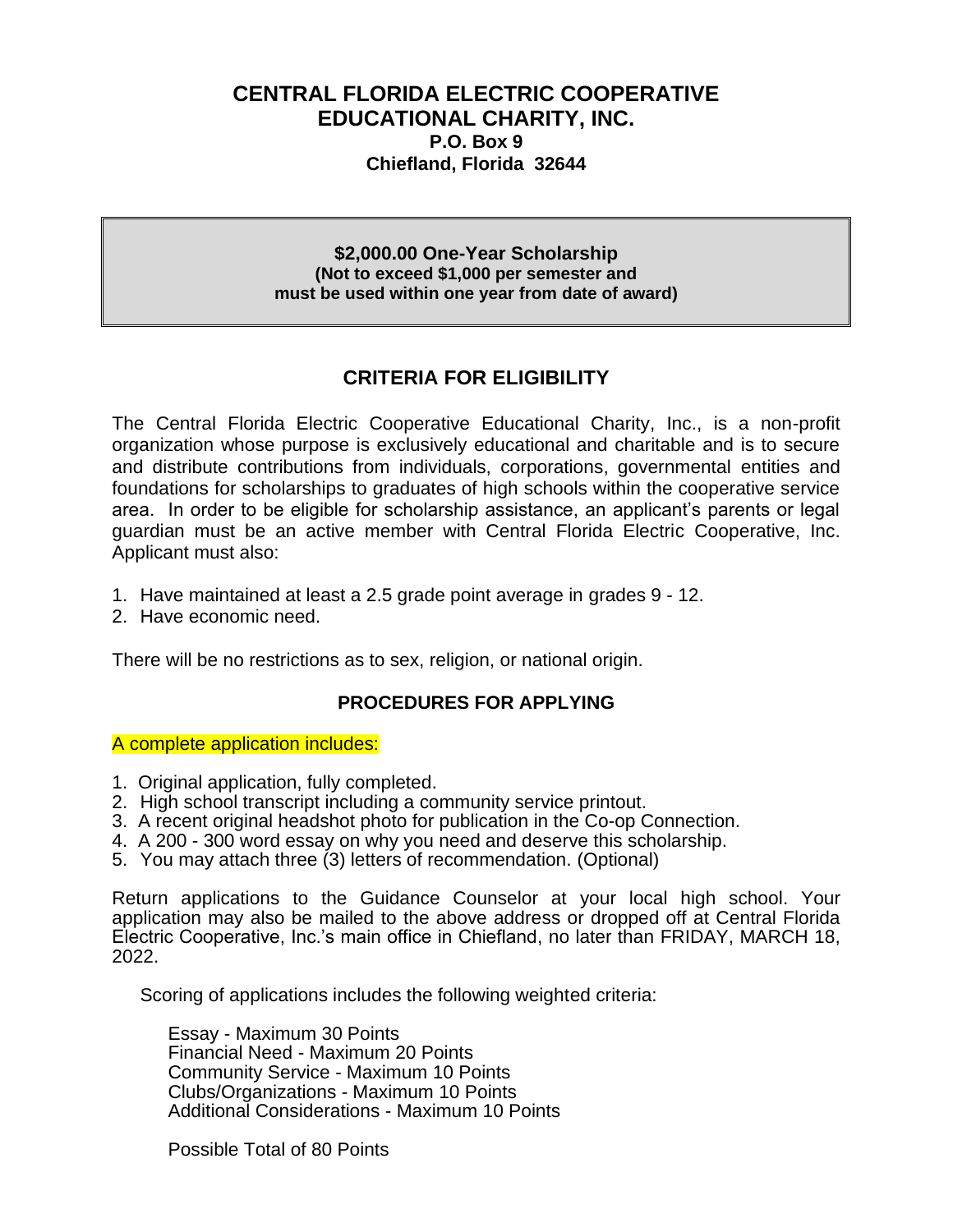# **INCOMPLETE APPLICATIONS WILL NOT BE CONSIDERED**

# **CENTRAL FLORIDA ELECTRIC COOPERATIVE EDUCATIONAL CHARITY, INC.**

## **APPLICATION FOR SCHOLARSHIP**

|                                                                                  |                                                  | Central Florida Electric Cooperative, Inc. Account No.: <u>Capalined</u> for consideration                                                                                         |
|----------------------------------------------------------------------------------|--------------------------------------------------|------------------------------------------------------------------------------------------------------------------------------------------------------------------------------------|
| Do you reside at this location? _____________ Yes ____________ No_______________ |                                                  |                                                                                                                                                                                    |
|                                                                                  |                                                  |                                                                                                                                                                                    |
|                                                                                  |                                                  |                                                                                                                                                                                    |
|                                                                                  |                                                  |                                                                                                                                                                                    |
| Names of members of your household living at home:                               |                                                  |                                                                                                                                                                                    |
| <b>Name</b>                                                                      | <u>Age</u>                                       | <b>Relationship</b>                                                                                                                                                                |
|                                                                                  | (Use back of form if additional space is needed) | Are there special conditions affecting the ability of your family to pay your college<br>expenses, such as illness, support of a relative, or other member of the family attending |
| If yes, include this in your 200 - 300 word essay and describe these conditions. |                                                  |                                                                                                                                                                                    |
|                                                                                  |                                                  | ACT Score: _________ SAT Score: __________ Comm. Serv. Hours ________ Initialed by Guidance ________                                                                               |
|                                                                                  |                                                  | Are you eligible for the Florida Bright Future scholarship? _____________________                                                                                                  |
|                                                                                  |                                                  |                                                                                                                                                                                    |
|                                                                                  |                                                  | Have you applied for any other scholarships? ______________ How many?___________                                                                                                   |
|                                                                                  |                                                  |                                                                                                                                                                                    |
|                                                                                  |                                                  | Which college, university, or technical school do you plan to attend? ___________                                                                                                  |